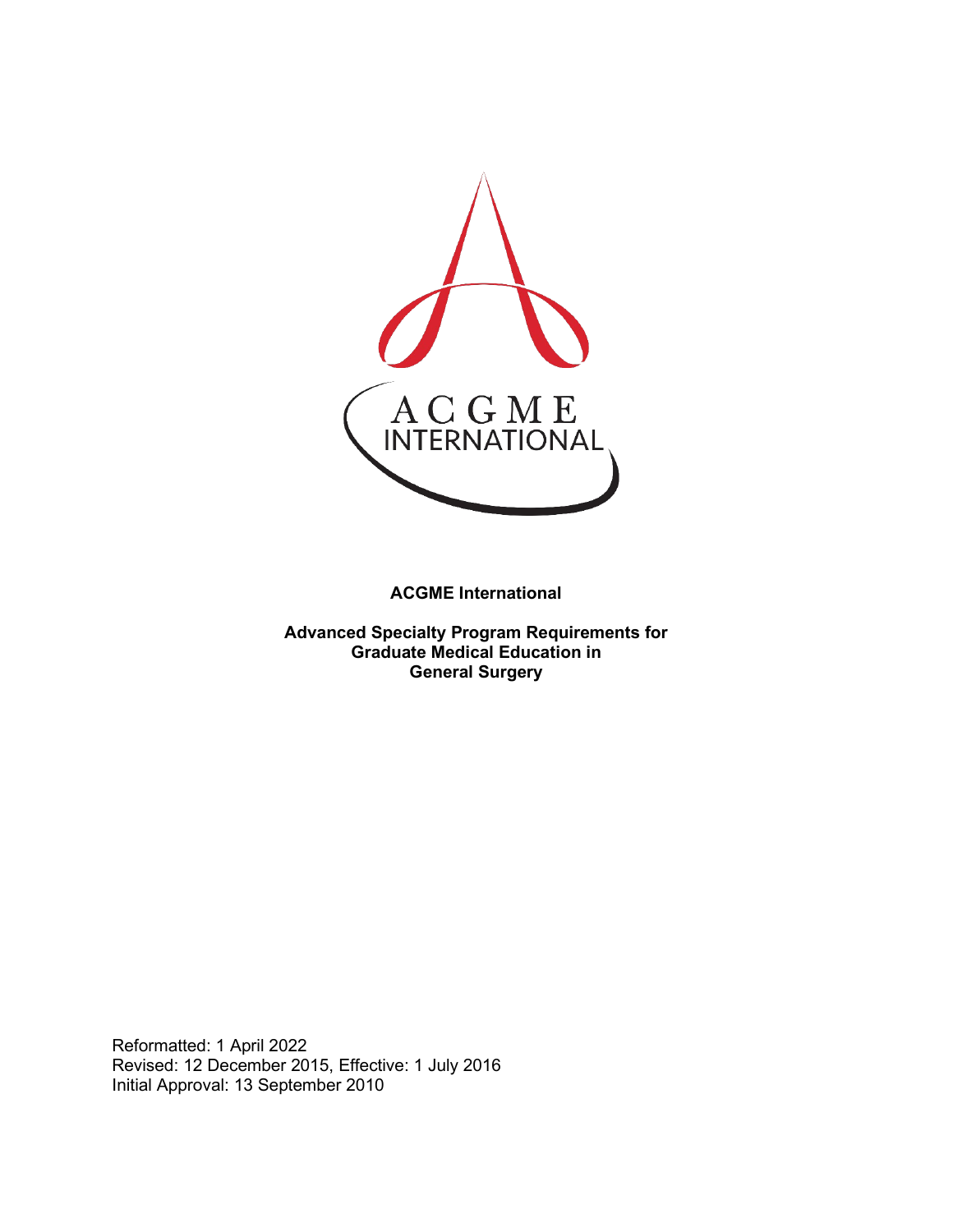### **ACGME International Specialty Program Requirements for Graduate Medical Education in General Surgery**

#### **Int. Introduction**

*Background and Intent: Programs must achieve and maintain Foundational Accreditation according to the ACGME-I Foundational Requirements prior to receiving Advanced Specialty Accreditation. The Advanced Specialty Requirements noted below complement the ACGME-I Foundational Requirements. For each section, the Advanced Specialty Requirements should be considered together with the Foundational Requirements.*

### **Int. I. Definition and Scope of the Specialty**

The practice of surgery encompasses the provision of comprehensive care to the patient with surgical disorders of the abdomen and its contents, the alimentary tract, skin, soft tissues, and breast, endocrine organs, and trauma. The practice of surgery also encompasses surgical evaluation and management of patients with oncologic, vascular, pediatric, and intensive care disorders; and surgical stabilization and management of severe conditions of the cardiothoracic, urologic, gynecologic, neurologic, and otolaryngologic systems and indications for specialty consultations. Surgeons possess surgical judgement, which includes knowledge and technical skills, and the ability to integrate the acquired knowledge into the clinical situation to provide comprehensive care. Comprehensive surgical care includes the evaluation, diagnosis, operative and non-operative treatment of surgical disorders and the appropriate disposition and follow-up of patients.

#### **Int. II. Duration of Education**

Int. II.A. The educational program in general surgery must be 60 or 72 months in length.

### **I. Institution**

### **I.A. Sponsoring Institution**

See International Foundational Requirements, Section I.A.

**I.B. Participating Sites**

See International Foundational Requirements, Section I.B.

### **II. Program Personnel and Resources**

#### **II.A. Program Director**

See International Foundational Requirements, Section II.A.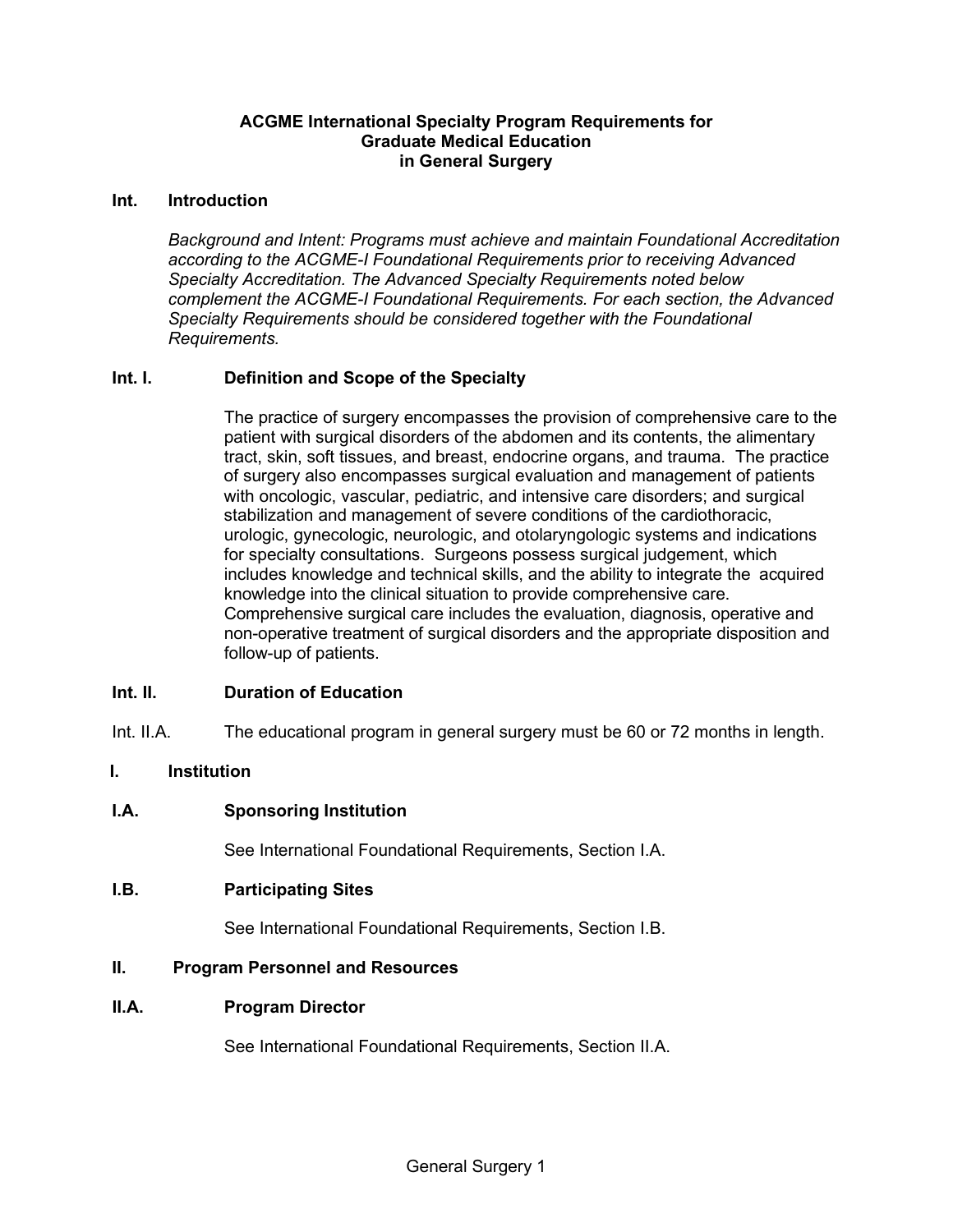| II.B.                               | <b>Faculty</b>                                                                                                                                                                                                                                 |  |
|-------------------------------------|------------------------------------------------------------------------------------------------------------------------------------------------------------------------------------------------------------------------------------------------|--|
|                                     | See International Foundational Requirements, Section II.B.                                                                                                                                                                                     |  |
| II.C.                               | <b>Other Program Personnel</b>                                                                                                                                                                                                                 |  |
| II.C.1.                             | Staff members from a variety of services that provide a critical role in the<br>care of patients with surgical conditions, such as radiology and pathology,<br>must be available.                                                              |  |
| II.D.                               | <b>Resources</b>                                                                                                                                                                                                                               |  |
| II.D.1.                             | An accredited surgery program must be conducted in an institution that<br>can document a sufficient breadth of patient care.                                                                                                                   |  |
| II.D.1.a)                           | At a minimum, the institution must routinely care for patients with a<br>broad spectrum of surgical diseases and conditions.                                                                                                                   |  |
| II.D.2.                             | The institutional volume and variety of operative experience must be<br>adequate to ensure a sufficient number and distribution of complex cases<br>(as determined by the Review Committee-International) for each resident<br>in the program. |  |
| II.D.2.a)                           | The program's educational resources must be adequate to support<br>the number of residents appointed to the program.                                                                                                                           |  |
| II.D.3.                             | The Sponsoring Institution and program must jointly ensure the availability<br>of adequate resources for resident education, including:                                                                                                        |  |
| II.D.3.a)                           | online radiographic and laboratory reporting systems at the primary<br>clinical site; and,                                                                                                                                                     |  |
| II.D.3.b                            | simulation and skills laboratories.                                                                                                                                                                                                            |  |
| III.<br><b>Resident Appointment</b> |                                                                                                                                                                                                                                                |  |

## **III.A. Eligibility Criteria**

See International Foundational Requirements, Section III.A.

### **III.B. Number of Residents**

- III.B.1. The program's educational resources must be adequate to support the number of residents appointed to the program.
- III.B.2. The program director must not appoint more residents than approved by the Review Committee-International.
- III.B.3. Residency positions must be allocated to one of two groups: categorical or preliminary positions.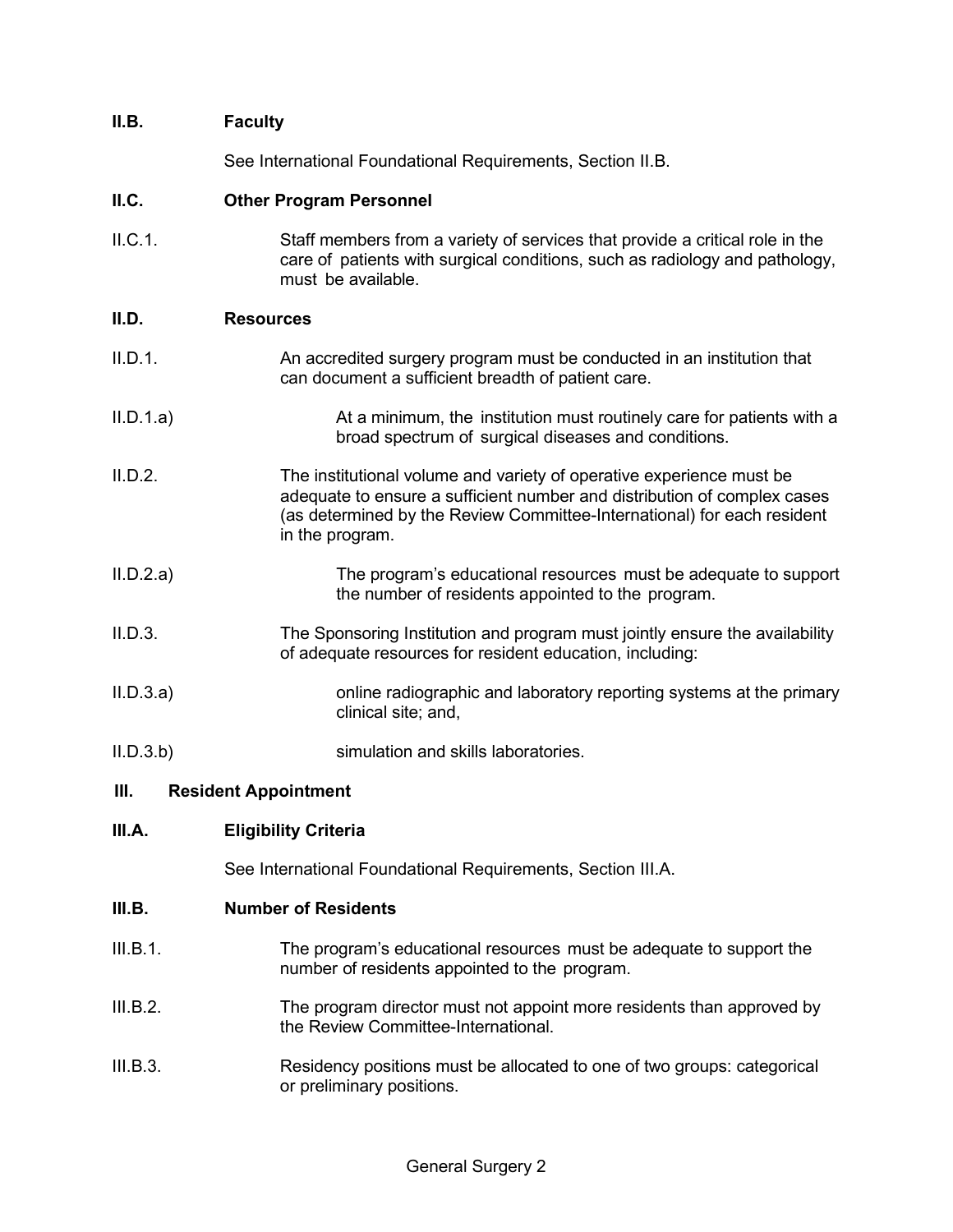| III.B.3.a) | Residents who have satisfactorily completed a preliminary training<br>year must not be appointed to additional years as preliminary<br>residents.          |
|------------|------------------------------------------------------------------------------------------------------------------------------------------------------------|
| III.B.3.b) | The number of preliminary positions must not exceed the total<br>number of approved post-graduate year one (PGY-1) categorical<br>positions.               |
| III.B.3.c) | Documentation of continuation in graduate medical education for<br>preliminary residents must be provided at the time of each<br>accreditation site visit. |
| III.B.3.d) | The program director must counsel and assist preliminary<br>residents in obtaining future positions.                                                       |
| III.C.     | <b>Resident Transfers</b>                                                                                                                                  |
| III.C.1.   | The final two years of education must be spent in the same residency                                                                                       |

program.

# **III.D. Appointment of Fellows and Other Learners**

See International Foundational Requirements, Section III.D.

# **IV. Specialty-Specific Educational Program**

| IV.A. | <b>ACGME-I Competencies</b> |
|-------|-----------------------------|
|-------|-----------------------------|

| IV.A.1.         | The program must integrate the following ACGME-I Competencies into<br>the curriculum.                                                                                          |  |
|-----------------|--------------------------------------------------------------------------------------------------------------------------------------------------------------------------------|--|
| IV.A.1.a)       | Professionalism                                                                                                                                                                |  |
| IV.A.1.a)(1)    | Residents must demonstrate a commitment to<br>professionalism and an adherence to ethical principles.<br>Residents must demonstrate:                                           |  |
| IV.A.1.a)(1)(a) | compassion, integrity, and respect for others;                                                                                                                                 |  |
| IV.A.1.a)(1)(b) | responsiveness to patient needs that supersedes<br>self-interest;                                                                                                              |  |
| IV.A.1.a)(1)(c) | respect for patient privacy and autonomy;                                                                                                                                      |  |
| IV.A.1.a)(1)(d) | accountability to patients, society, and the<br>profession;                                                                                                                    |  |
| IV.A.1.a)(1)(e) | sensitivity and responsiveness to a diverse patient<br>population, including to diversity in gender, age,<br>culture, race, religion, disabilities, and sexual<br>orientation; |  |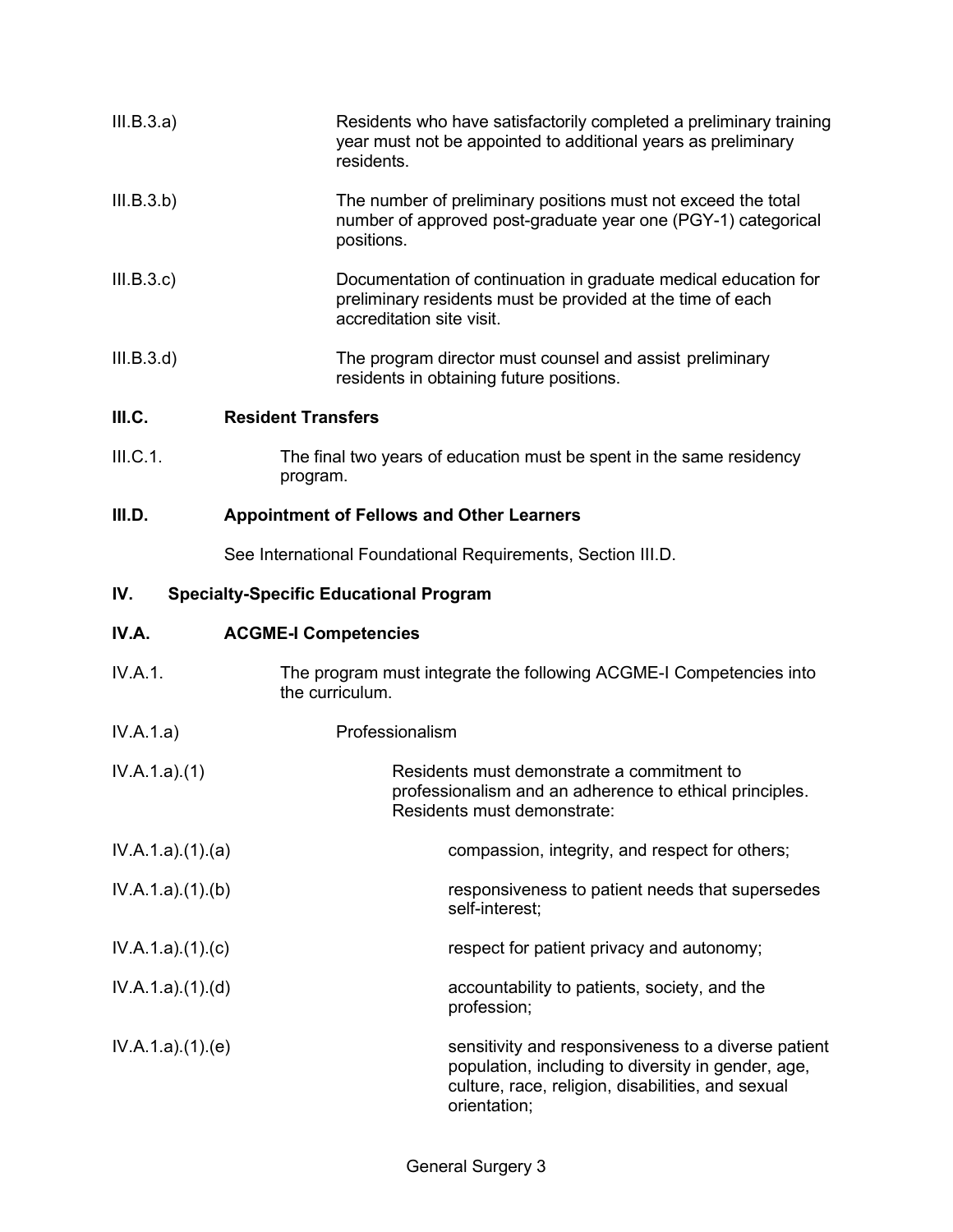| IV.A.1.a)(1)(f)           | high standards of ethical behavior; and,                                                                                                                                                                                                                                                                  |
|---------------------------|-----------------------------------------------------------------------------------------------------------------------------------------------------------------------------------------------------------------------------------------------------------------------------------------------------------|
| IV.A.1.a)(1)(g)           | a commitment to continuous patient care.                                                                                                                                                                                                                                                                  |
| IV.A.1.b)                 | <b>Patient Care and Procedural Skills</b>                                                                                                                                                                                                                                                                 |
| IV.A.1.b)(1)              | Residents must provide patient care that is compassionate,<br>appropriate, and effective for the treatment of health<br>problems and the promotion of health. Residents must<br>demonstrate competence in:                                                                                                |
| IV.A.1.b)(1)(a)           | manual dexterity appropriate for their level;                                                                                                                                                                                                                                                             |
| IV.A.1.b)(1)(b)           | developing and executing patient care plans<br>appropriate for their level, including management of<br>pain;                                                                                                                                                                                              |
| IV.A.1.b)(1)(c)           | managing patients with severe and complex<br>illnesses and with major injuries;                                                                                                                                                                                                                           |
| IV.A.1.b)(1)(d)           | the essential content areas of: the abdomen and its<br>contents; the alimentary tract; skin, soft tissues, and<br>breast; endocrine surgery; head and neck surgery;<br>pediatric surgery; surgical critical care; surgical<br>oncology; trauma and non-operative trauma; and<br>the vascular system; and, |
| IV.A.1.b)(1)(e)           | managing general surgical conditions arising in<br>transplant patients.                                                                                                                                                                                                                                   |
| IV.A.1.c)                 | <b>Medical Knowledge</b>                                                                                                                                                                                                                                                                                  |
| $IV.A.1.c.$ (1)           | Residents must demonstrate knowledge of established<br>and evolving biomedical clinical, epidemiological, and<br>social-behavioral sciences, as well as the application of<br>this knowledge to patient care. Residents must<br>demonstrate knowledge of:                                                 |
| $IV.A.1.c$ . $(1).$ $(a)$ | critical evaluation of pertinent scientific information;                                                                                                                                                                                                                                                  |
| $IV.A.1.c$ . $(1).$ (b)   | the fundamentals of basic science as applied to<br>clinical surgery;                                                                                                                                                                                                                                      |
| $IV.A.1.c$ . $(1).$ $(c)$ | applied surgical anatomy and surgical pathology;                                                                                                                                                                                                                                                          |
| $IV.A.1.c$ . $(1).$ $(d)$ | the elements of wound healing;                                                                                                                                                                                                                                                                            |
| $IV.A.1.c$ . $(1).$ (e)   | homeostasis, shock, and circulatory physiology;                                                                                                                                                                                                                                                           |
| $IV.A.1.c$ ). $(1).(f)$   | hematologic disorders;                                                                                                                                                                                                                                                                                    |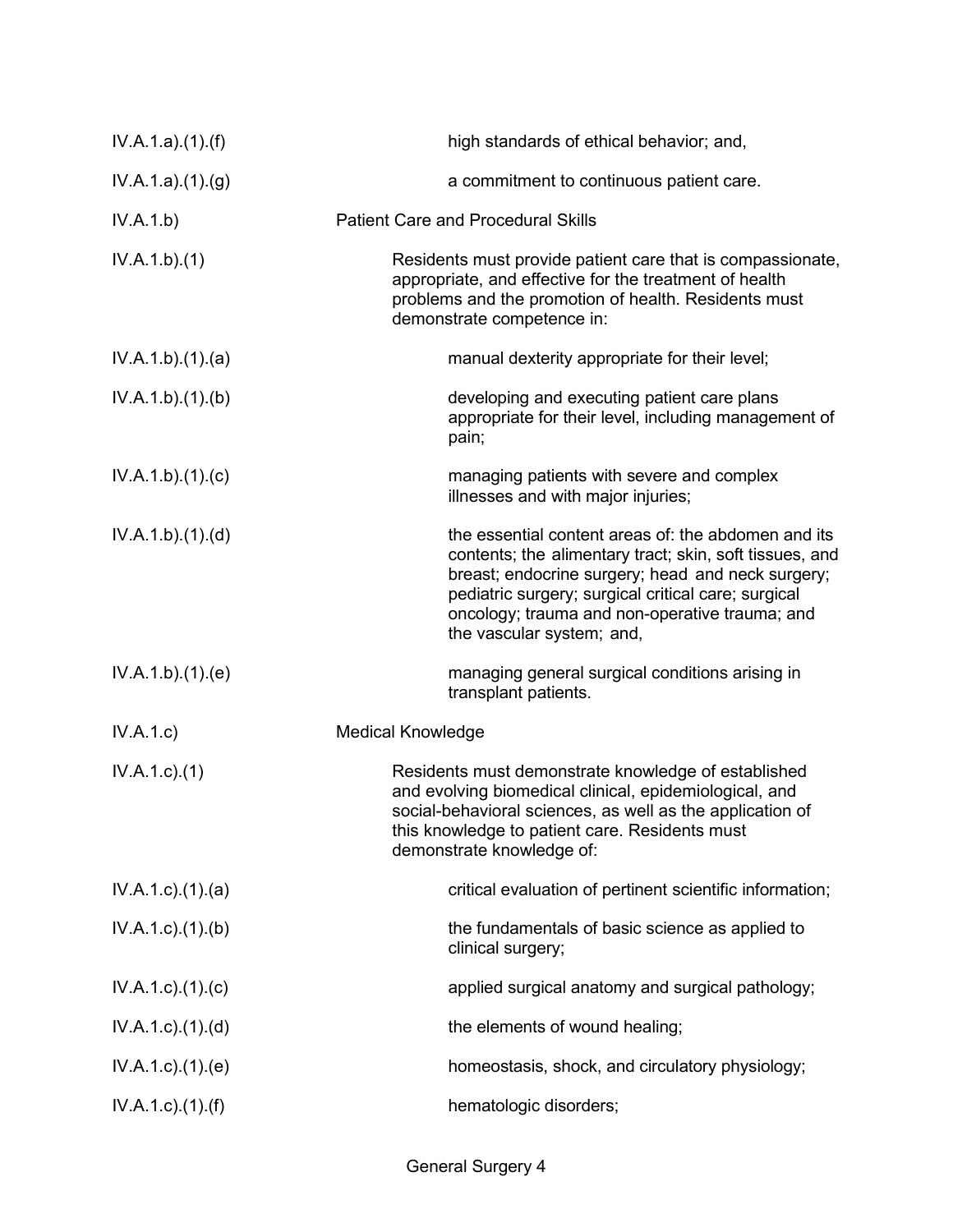| IV.A.1.c)(1)(g)           | immunobiology and transplantation;                                                                                                                                                                                                                                                                                                                      |
|---------------------------|---------------------------------------------------------------------------------------------------------------------------------------------------------------------------------------------------------------------------------------------------------------------------------------------------------------------------------------------------------|
| $IV.A.1.c$ . $(1).(h)$    | oncology;                                                                                                                                                                                                                                                                                                                                               |
| $IV.A.1.c$ ). $(1).$      | surgical endocrinology;                                                                                                                                                                                                                                                                                                                                 |
| IV.A.1.c)(1)(j)           | surgical nutrition, and fluid and electrolyte balance;                                                                                                                                                                                                                                                                                                  |
| $IV.A.1.c$ . $(1).$ $(k)$ | metabolic response to injury; and,                                                                                                                                                                                                                                                                                                                      |
| IV.A.1.c)(1)(I)           | burn physiology and initial burn management.                                                                                                                                                                                                                                                                                                            |
| IV.A.1.d)                 | Practice-based Learning and Improvement                                                                                                                                                                                                                                                                                                                 |
| IV.A.1.d)(1)              | Residents must demonstrate the ability to investigate and<br>evaluate their care of patients, to appraise and assimilate<br>scientific evidence, and to continuously improve patient<br>care based on constant self-evaluation and lifelong<br>learning. Residents are expected to develop skills and<br>habits to be able to meet the following goals: |
| IV.A.1.d.(1).(a)          | identify and perform appropriate learning activities;                                                                                                                                                                                                                                                                                                   |
| IV.A.1.d).(1).(b)         | identify strengths, deficiencies, and limits in one's<br>knowledge and expertise;                                                                                                                                                                                                                                                                       |
| IV.A.1.d)(1)(c)           | incorporate formative evaluation feedback into daily<br>practice;                                                                                                                                                                                                                                                                                       |
| IV.A.1.d)(1)(d)           | locate, appraise, and assimilate evidence from<br>scientific studies related to their patients' health<br>problems;                                                                                                                                                                                                                                     |
| IV.A.1.d.(1)(e)           | participate in the education of patients, patients'<br>families, students, other residents, and other health<br>professionals;                                                                                                                                                                                                                          |
| $IV.A.1.d$ . $(1).(f)$    | participate in morbidity and mortality conferences<br>that evaluate and analyze patient care outcomes;                                                                                                                                                                                                                                                  |
| IV.A.1.d)(1)(g)           | set learning and improvement goals;                                                                                                                                                                                                                                                                                                                     |
| $IV.A.1.d$ . $(1).(h)$    | systematically analyze practice using quality<br>improvement methods, and implement changes<br>with the goal of practice improvement;                                                                                                                                                                                                                   |
| $IV.A.1.d$ . $(1).$       | use information technology to optimize learning;<br>and,                                                                                                                                                                                                                                                                                                |
| IV.A.1.d)(1)(j)           | utilize an evidence-based approach to patient care.                                                                                                                                                                                                                                                                                                     |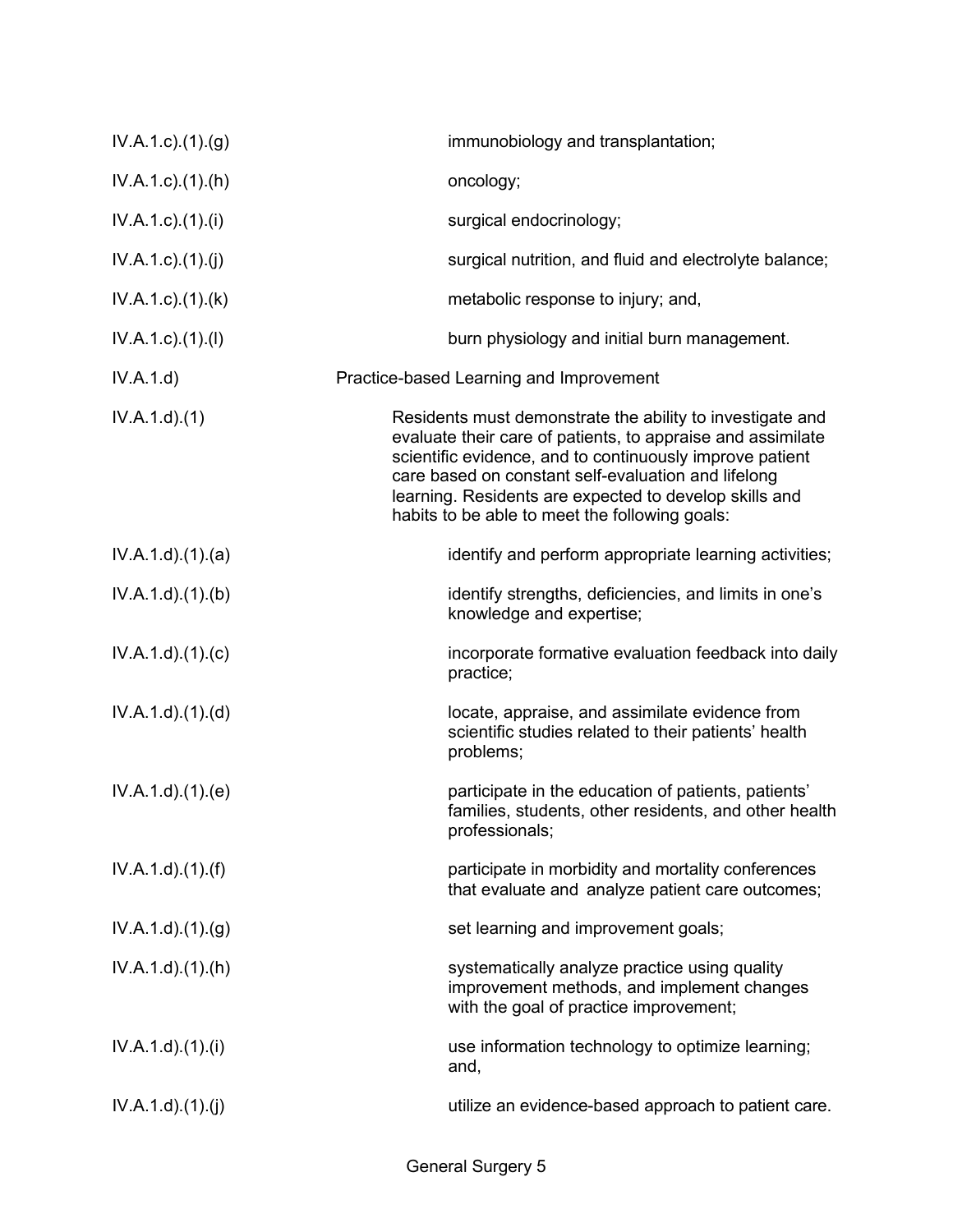| IV.A.1.e)                     | Interpersonal and Communication Skills                                                                                                                                                                                                                 |
|-------------------------------|--------------------------------------------------------------------------------------------------------------------------------------------------------------------------------------------------------------------------------------------------------|
| IV.A.1.e. (1)                 | Residents must demonstrate interpersonal and<br>communication skills that result in the effective exchange<br>of information and collaboration with patients, their<br>families, and health professionals. Residents must:                             |
| IV.A.1.e. (1). (a)            | communicate effectively with patients, patients'<br>families, and the public, as appropriate, across a<br>broad range of socioeconomic and cultural<br>backgrounds;                                                                                    |
| IV.A.1.e. (1)(b)              | communicate effectively with physicians, other<br>health professionals, and health-related agencies;                                                                                                                                                   |
| IV.A.1.e. (1). (c)            | work effectively as a member or leader of a health<br>care team or other professional group;                                                                                                                                                           |
| IV.A.1.e. (1). (d)            | act in a consultative role to other physicians and<br>health professionals;                                                                                                                                                                            |
| IV.A.1.e. (1). (e)            | maintain comprehensive, timely, and legible<br>medical records, if applicable;                                                                                                                                                                         |
| IV.A.1.e. (1). (f)            | counsel and educate patients and their families;<br>and,                                                                                                                                                                                               |
| IV.A.1.e. (1). <sub>(g)</sub> | effectively document practice activities.                                                                                                                                                                                                              |
| IV.A.1.f)                     | <b>Systems-based Practice</b>                                                                                                                                                                                                                          |
| IV.A.1.f)(1)                  | Residents must demonstrate an awareness of and<br>responsiveness to the larger context and system of health<br>care, as well as the ability to call effectively on other<br>resources in the system to provide optimal health care.<br>Residents must: |
| IV.A.1.f)(1)(a)               | work effectively in various health care delivery<br>settings and systems relevant to their clinical<br>specialty;                                                                                                                                      |
| IV.A.1.f)(1)(b)               | coordinate patient care within the health care<br>system relevant to their clinical specialty;                                                                                                                                                         |
| IV.A.1.f)(1)(c)               | incorporate considerations of cost awareness and<br>risk-benefit analysis in patient and/or population-<br>based care as appropriate;                                                                                                                  |
| IV.A.1.f)(1)(d)               | advocate for quality patient care and optimal patient<br>care systems;                                                                                                                                                                                 |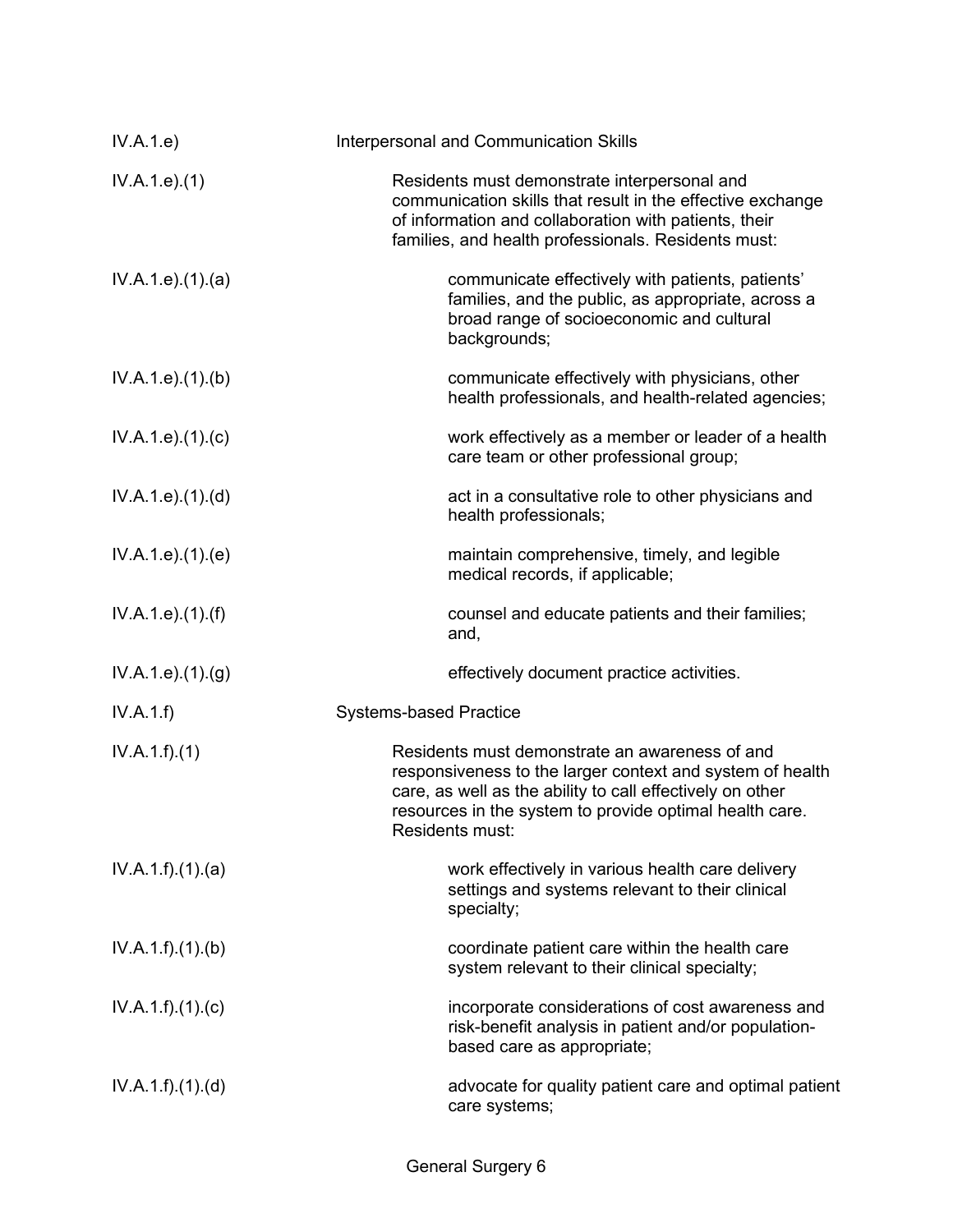| IV.A.1.f)(1)(e) | work in interprofessional teams to enhance patient<br>safety and improve patient care quality;                                                                                                                                                                                                                                               |
|-----------------|----------------------------------------------------------------------------------------------------------------------------------------------------------------------------------------------------------------------------------------------------------------------------------------------------------------------------------------------|
| IV.A.1.f)(1)(f) | participate in identifying system errors and<br>implementing potential systems solutions;                                                                                                                                                                                                                                                    |
| IV.A.1.f)(1)(g) | practice high-quality, cost-effective patient care;                                                                                                                                                                                                                                                                                          |
| IV.A.1.f)(1)(h) | demonstrate knowledge of risk-benefit analysis;<br>and,                                                                                                                                                                                                                                                                                      |
| IV.A.1.f)(1)(i) | demonstrate an understanding of the roles of<br>different specialists and other health care<br>professionals in overall patient management.                                                                                                                                                                                                  |
| IV.B.           | <b>Regularly Scheduled Educational Activities</b>                                                                                                                                                                                                                                                                                            |
| IV.B.1.         | The core curriculum must include a didactic program based on the core<br>knowledge content of general surgery.                                                                                                                                                                                                                               |
| IV.B.2.         | The educational program should include the fundamentals of basic<br>science as applied to clinical surgery, including:                                                                                                                                                                                                                       |
| IV.B.2.a)       | applied surgical anatomy and surgical pathology;                                                                                                                                                                                                                                                                                             |
| IV.B.2.b)       | the elements of wound healing;                                                                                                                                                                                                                                                                                                               |
| IV.B.2.c)       | homeostasis, shock, and circulatory physiology;                                                                                                                                                                                                                                                                                              |
| IV.B.2.d)       | hematologic disorders;                                                                                                                                                                                                                                                                                                                       |
| IV.B.2.e)       | immunobiology and transplantation;                                                                                                                                                                                                                                                                                                           |
| IV.B.2.f)       | oncology;                                                                                                                                                                                                                                                                                                                                    |
| IV.B.2.g)       | surgical endocrinology;                                                                                                                                                                                                                                                                                                                      |
| IV.B.2.h)       | surgical nutrition;                                                                                                                                                                                                                                                                                                                          |
| IV.B.2.i)       | fluid and electrolyte balance; and,                                                                                                                                                                                                                                                                                                          |
| $IV.B.2.$ j     | the metabolic response to injury, to include to burns.                                                                                                                                                                                                                                                                                       |
| IV.B.3.         | The following types of conferences must exist within a program:                                                                                                                                                                                                                                                                              |
| IV.B.3.a)       | a course or a structured series of lectures that ensures education<br>in the basic and clinical sciences fundamental to surgery, including<br>technological advances that relate to surgery and the care of<br>patients with surgical diseases, as well as education in critical<br>thinking, design of experiments, and evaluation of data; |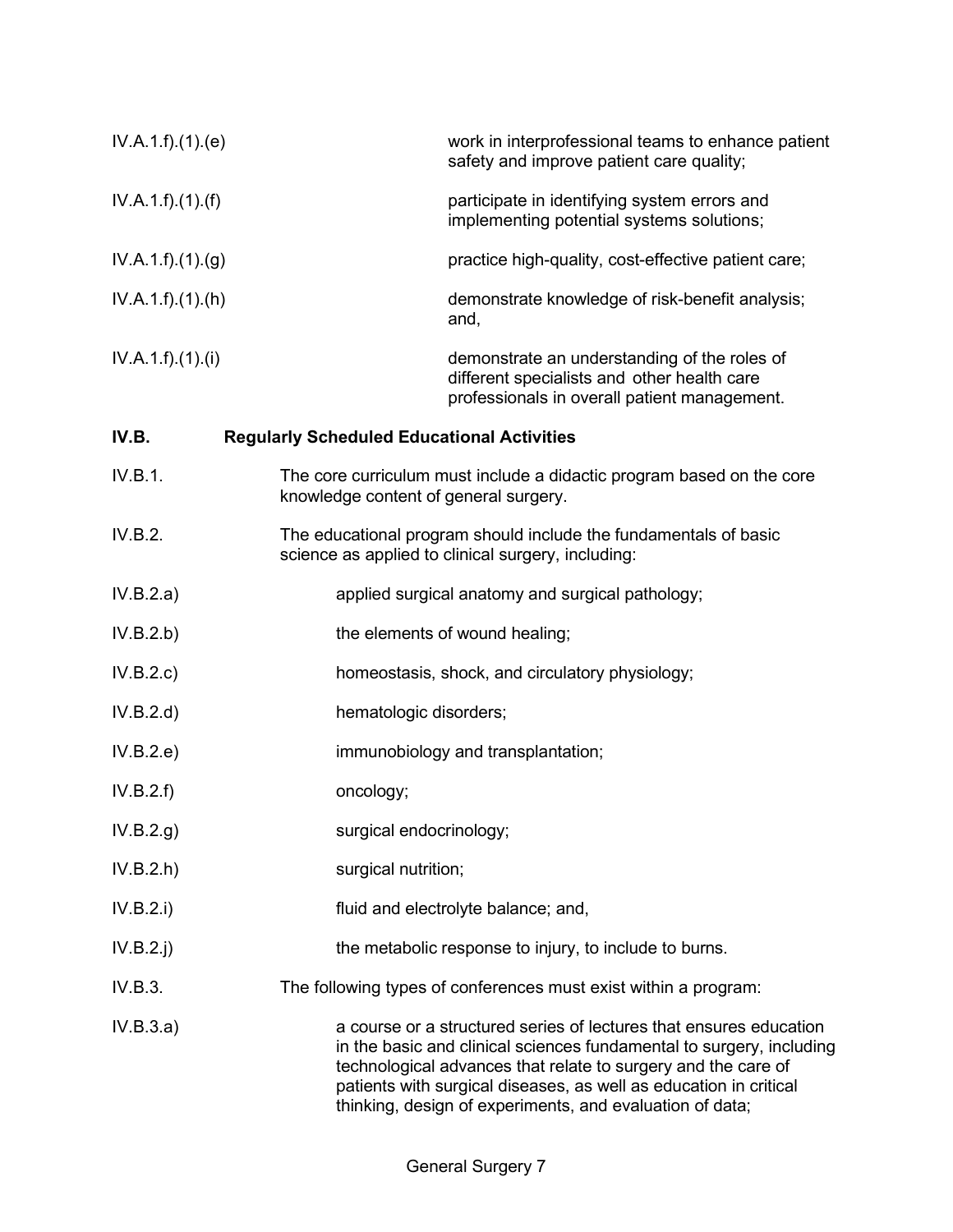| IV.B.3.b)        | regular organized clinical teaching, such as grand rounds, ward<br>rounds, and clinical conferences; and,                                                                 |
|------------------|---------------------------------------------------------------------------------------------------------------------------------------------------------------------------|
| IV.B.3.c)        | a weekly morbidity and mortality or quality improvement<br>conference.                                                                                                    |
| IV.B.4.          | The program must document a clinical curriculum that is sequential,<br>comprehensive, and organized from basic to complex.                                                |
| IV.B.5.          | Conferences should be scheduled to permit resident attendance on a<br>regular basis, and resident time must be protected from interruption by<br>routine clinical duties. |
| IV.B.6.          | Documentation of attendance by 75 percent of residents at the core<br>conferences must be achieved.                                                                       |
| IV.C.            | <b>Clinical Experiences</b>                                                                                                                                               |
| IV.C.1.          | The clinical program should be organized as follows:                                                                                                                      |
| IV.C.1.a)        | At least 54 months must be spent on clinical assignments in<br>surgery, with documented experience in emergency care and<br>surgical critical care.                       |
| IV.C.1.a)(1)     | At least 42 of the 54 months must be spent on clinical<br>assignments in the essential content areas of surgery,<br>including:                                            |
| IV.C.1.a)(1)(a)  | the abdomen and its contents;                                                                                                                                             |
| IV.C.1.a)(1)(b)  | the alimentary tract;                                                                                                                                                     |
| IV.C.1.a)(1)(c)  | skin, soft tissues, and breast;                                                                                                                                           |
| IV.C.1.a)(1)(d)  | endocrine surgery;                                                                                                                                                        |
| IV.C.1.a)(1)(e)  | head and neck surgery;                                                                                                                                                    |
| IV.C.1.a)(1)(f)  | pediatric surgery;                                                                                                                                                        |
| IV.C.1.a)(1)(g)  | surgical critical care;                                                                                                                                                   |
| IV.C.1.a)(1)(h)  | surgical oncology;                                                                                                                                                        |
| IV.C.1.a)(1).(i) | trauma and non-operative trauma (burn experience<br>that includes patient management may be counted<br>toward non-operative trauma); and,                                 |
| IV.C.1.a)(1)(j)  | the vascular system.                                                                                                                                                      |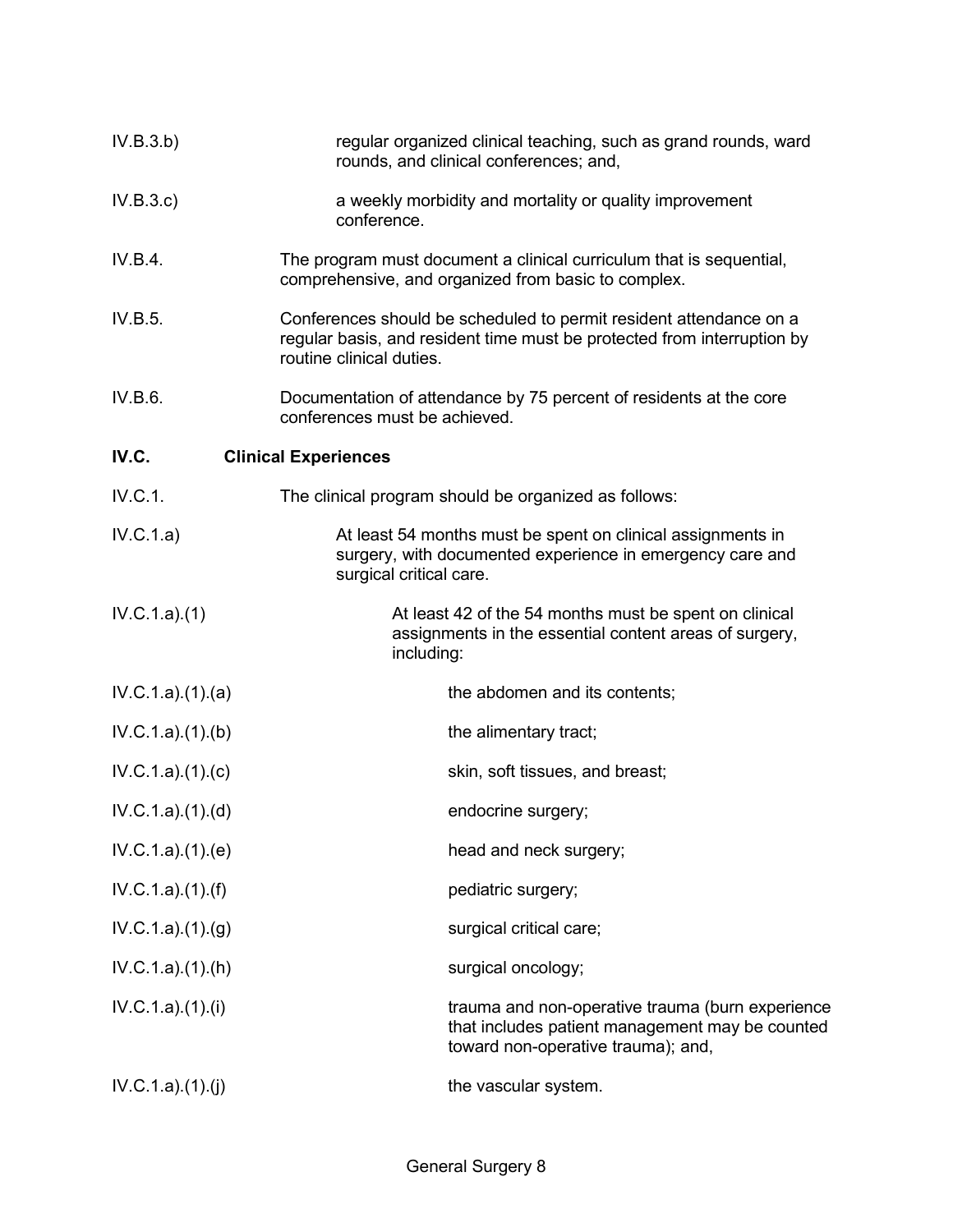| IV.C.1.b)    | Formal rotations in burn care, gynecology, neurological surgery,<br>orthopaedic surgery, cardiac surgery, and urology are not<br>required.                                                                                                                                           |  |
|--------------|--------------------------------------------------------------------------------------------------------------------------------------------------------------------------------------------------------------------------------------------------------------------------------------|--|
| IV.C.1.b)(1) | Clearly documented goals and objectives must be provided<br>to residents and faculty members if these components are<br>included as rotations.                                                                                                                                       |  |
| IV.C.1.c)    | There must be a transplant rotation that includes patient<br>management and covers knowledge of the principles of<br>immunology, immunosuppression, and the management of<br>general surgical conditions arising in transplant patients.                                             |  |
| IV.C.1.c.1() | Clearly documented goals and objectives must be provided<br>to residents and faculty members for this experience.                                                                                                                                                                    |  |
| IV.C.1.d)    | No more than six months total should be allocated to research or to<br>non-surgical disciplines, such as anesthesiology, internal<br>medicine, pediatrics, or surgical pathology (gastroenterology is<br>exempt from this limit if the rotation provides endoscopic<br>experiences). |  |
| IV.C.1.e)    | No more than 12 months should be devoted to a surgical discipline<br>other than the principal components of surgery.                                                                                                                                                                 |  |
| IV.C.2.      | Prior to graduation, each resident must perform a minimum number of<br>specific cases as defined by the Review Committee International.                                                                                                                                              |  |
| IV.C.2.a)    | Performance of this minimum number of cases must not be<br>interpreted as an equivalent to competence achievement.                                                                                                                                                                   |  |
| IV.C.3.      | Each resident must have a minimum of 750 major cases.                                                                                                                                                                                                                                |  |
| IV.C.3.a)    | A minimum of 150 major cases must occur in a resident's chief<br>year.                                                                                                                                                                                                               |  |
| IV.C.4.      | Residents must have experience with a variety of endoscopic procedures,<br>including esophogastro-duodenoscopy, colonoscopy, and bronchoscopy,<br>as well as in advanced laparoscopy.                                                                                                |  |
| IV.C.5.      | Residents must have experience with evolving diagnostic and therapeutic<br>methods.                                                                                                                                                                                                  |  |
| IV.C.6.      | The program must provide residents with an outpatient experience to<br>evaluate patients both pre-operatively, including initial evaluation, and<br>post-operatively.                                                                                                                |  |
| IV.C.6.a)    | At least 75 percent of assignments in the essential content areas<br>must include an outpatient experience of one half-day per week.<br>(An outpatient experience is not required for assignments in the<br>secondary components of surgery or surgical critical care).              |  |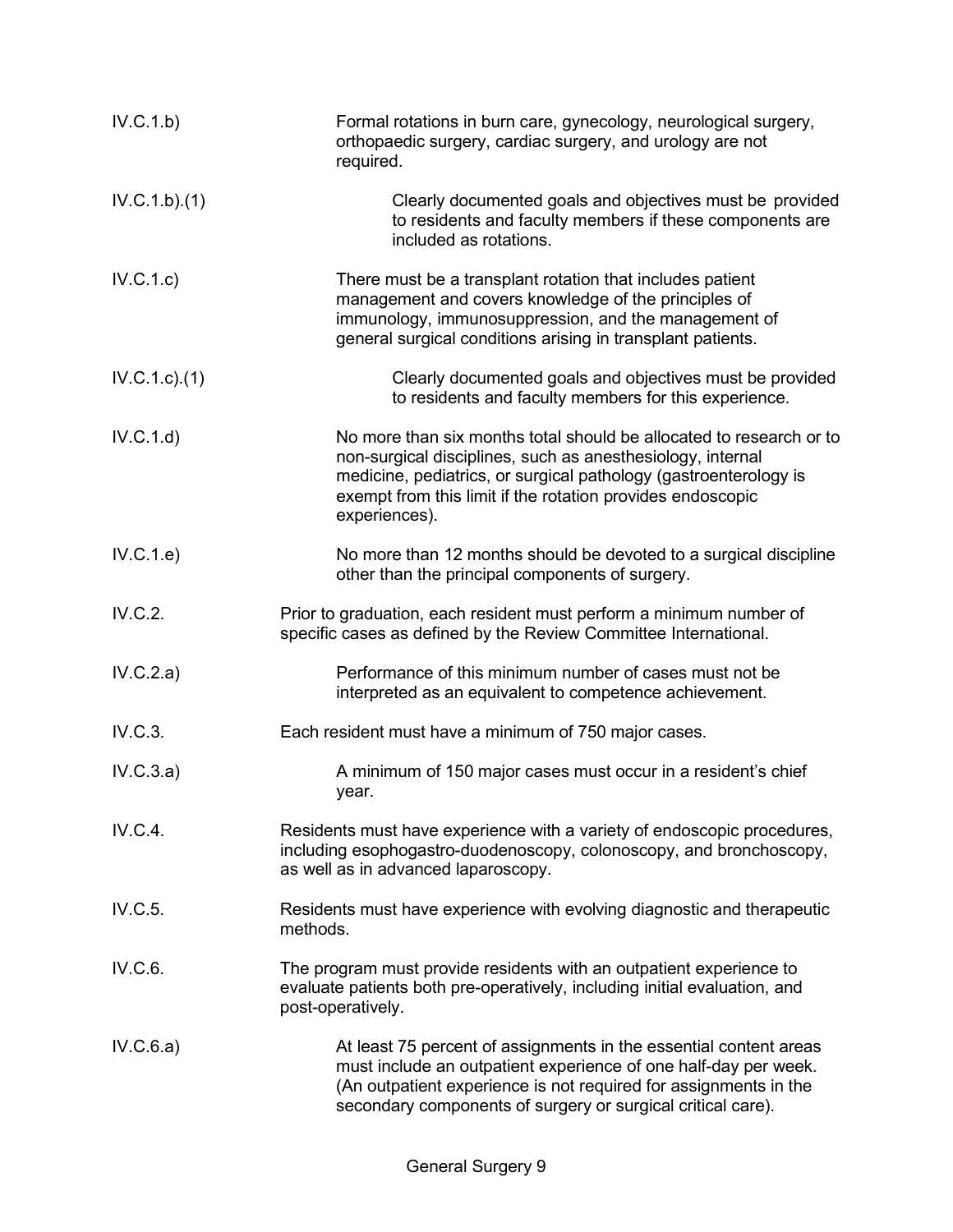| IV.C.7.         | Operative experience                                                                                                                                                                                                                                                                                              |  |
|-----------------|-------------------------------------------------------------------------------------------------------------------------------------------------------------------------------------------------------------------------------------------------------------------------------------------------------------------|--|
| IV.C.7.a)       | Prior to graduation, residents must document completion of a<br>sufficient breadth of complex procedures.                                                                                                                                                                                                         |  |
| IV.C.7.b)       | All residents (categorical, designated preliminary, and non-<br>designated preliminary residents in ACGME-I-accredited positions)<br>must enter their operative experience, concurrently during each<br>year of the residency, in the ACGME-I Case Log System.                                                    |  |
| IV.C.7.c)       | A chief resident and a fellow (whether or not the fellow is in an<br>ACGME-I-accredited position) must not have primary responsibility<br>for the same patient, except that general surgeons and surgical<br>critical care fellows may co-manage the non-operative care of the<br>same patient.                   |  |
| IV.C.7.d)       | The role of surgeon must include significant resident involvement<br>in the following aspects of management: determination or<br>confirmation of the diagnosis; provision of pre-operative care;<br>selection and accomplishment of the appropriate operative<br>procedure; and direction of post-operative care. |  |
| IV.C.8.         | Chief residents' clinical assignments should be scheduled in the final year<br>of the program.                                                                                                                                                                                                                    |  |
| IV.C.8.a)       | These assignments must be scheduled at the primary clinical site,<br>or at a participating site that meets all the following criteria:                                                                                                                                                                            |  |
| IV.C.8.a)(1)    | The program director must appoint the members of the<br>teaching staff and the local program director at the<br>participating site.                                                                                                                                                                               |  |
| IV.C.8.a)(2)    | The members of the faculty at the participating site must<br>demonstrate a commitment to scholarly pursuits.                                                                                                                                                                                                      |  |
| IV.C.8.a)(3)    | Clinical experiences in the essential content areas should<br>be able to be obtained at the participating site.                                                                                                                                                                                                   |  |
| IV.C.8.a)(4)    | The participating site should be in geographic proximity to<br>allow all residents to attend core conferences at the<br>primary clinical site.                                                                                                                                                                    |  |
| IV.C.8.a)(4)(a) | If the participating site is geographically remote and<br>joint conferences cannot be held, an equivalent<br>educational program of lectures and conferences<br>must occur at the participating site and must be fully<br>documented.                                                                             |  |
| IV.C.8.a)(4)(b) | Morbidity and mortality reviews must occur at the<br>participating site or at a combined central location.                                                                                                                                                                                                        |  |